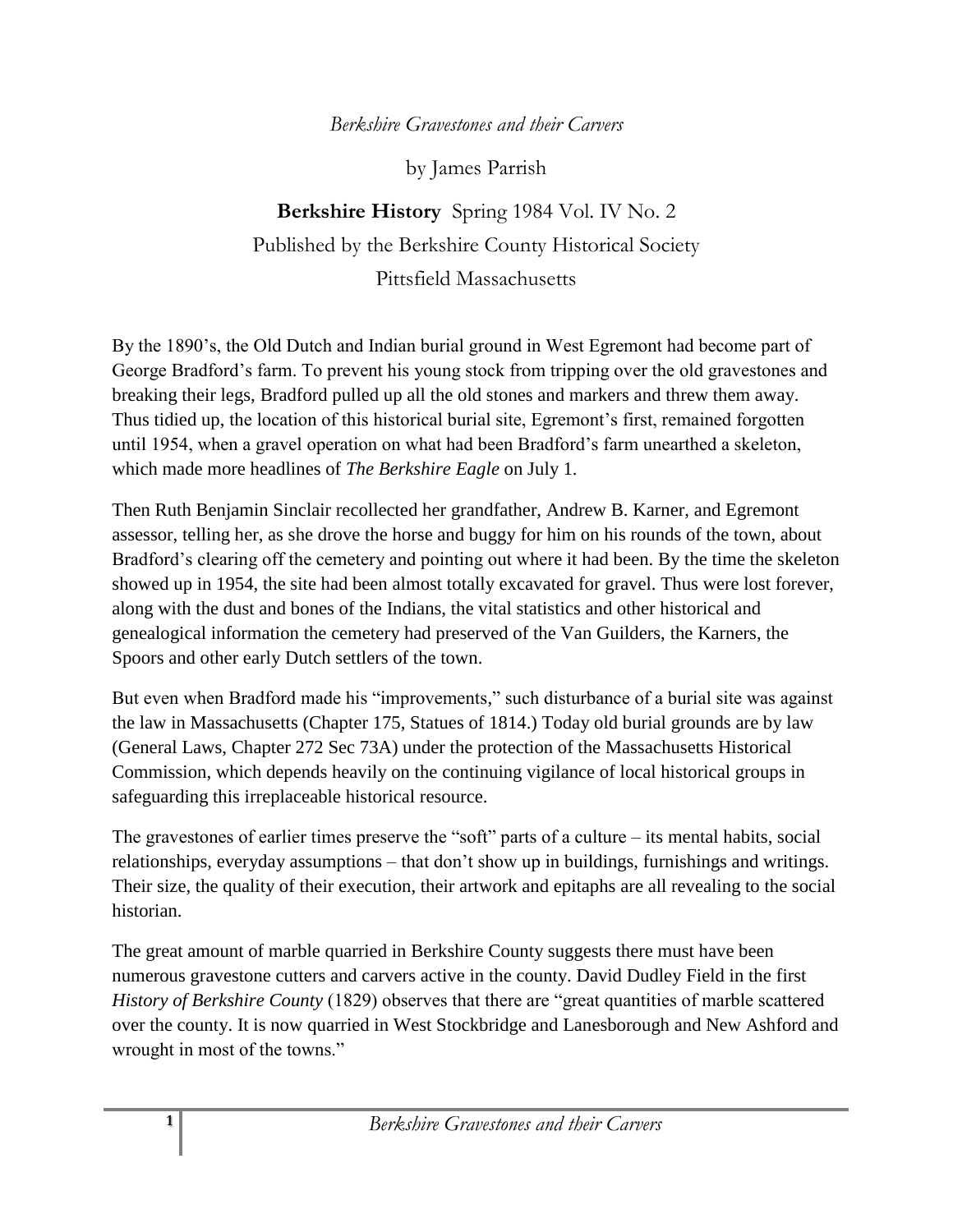Berkshire marble came in white, brown, blue-gray, dove, ash, striped and variegated and went into constructing such buildings as the Old City Hall in New York, Girard College in Philadelphia, the Customs House in Boston and the State Capitol in Albany. Around West Stockbridge were the Boynton, Fox and Crocker, Hinman and Morgan quarries. In Alford, Sanford Fitch opened a quarry on the western slope of Tom Ball Mountain soon after 1799. Chester Goodale and Phil Upson operated the Goodale White Marble Company in South Egremont in the 1820s and 1830s. In Lanesborough and New Ashford quarries were opened on property of Deacon Elijah Phelps, Able Platt, Bethuel Baker and the Honorable Judge Savage. The Kellogg Quarry in Sheffield was opened in 1804.

Inventorying in Berkshire gravestones has confirmed that gravestone carvers were often associated with these quarry sites. Some of these carvers can be identified by the designs they habitually used, some by references of their work in local histories and some occasionally signed their work. (Although it was considered immodest to sign stones in the seventeenth and eighteenth centuries, the better designs were occasionally signed by 1795. The practice had become quite prevalent by the 1830s and 1840s.)

The earliest known Berkshire carver was Abraham Collins, who lived and operated a quarry on the old road between the Beartown Road and Brett Road in Monterey. He began his trade about 1757 and died March 14, 1816. He carved tombstones with cross-eyed angels or spirit figures. In the Wood Cemetery below Old Center Monterey are several of his angel carvings, each a little different, some with wings exterided from the egg-shaped faces, some with closed eyes, some with crossed eyes. His angels are also found in Lee, New Marlborough, Tyringham, Great Barrington, Otis and Sandisfield.

Another design attributed to Collins is a simple Tree of Life, but this may be the work of Oliver Grapen, who took over Collins' business.

A West Stockbridge carver, Andrew Fuory, operated a prosperous quarry, a sawmill and a stonemill on the west side of the Williams River, a little south of Alford Road Bridge off Route 41 in Rockdale, West Stockbridge, beginning in 1810 when he was 18 years old. When he married seven years later he built a large Federal brick house at the corner of Dugway Road. His marble cutting shop and smithy stood directly opposite the house on the bank of the Williams River.

The Stugies of Lee supplied gravestones for most of Southern Berkshire. Thomas and William came to Lee from Sandwich in 1795 and set up stone-yards, Thomas on Cape Street, East Lee, on the banks of Greenwater Pond Brook, and William on the hill road between Lee and East Lee (now Maple Street). Thomas' son Edwin continued the gravestone cutting business in his father's yard, carrying on, even though the yard was severely damaged by the flood of 1886, well into old age. Edwin died in 1901 at 93.